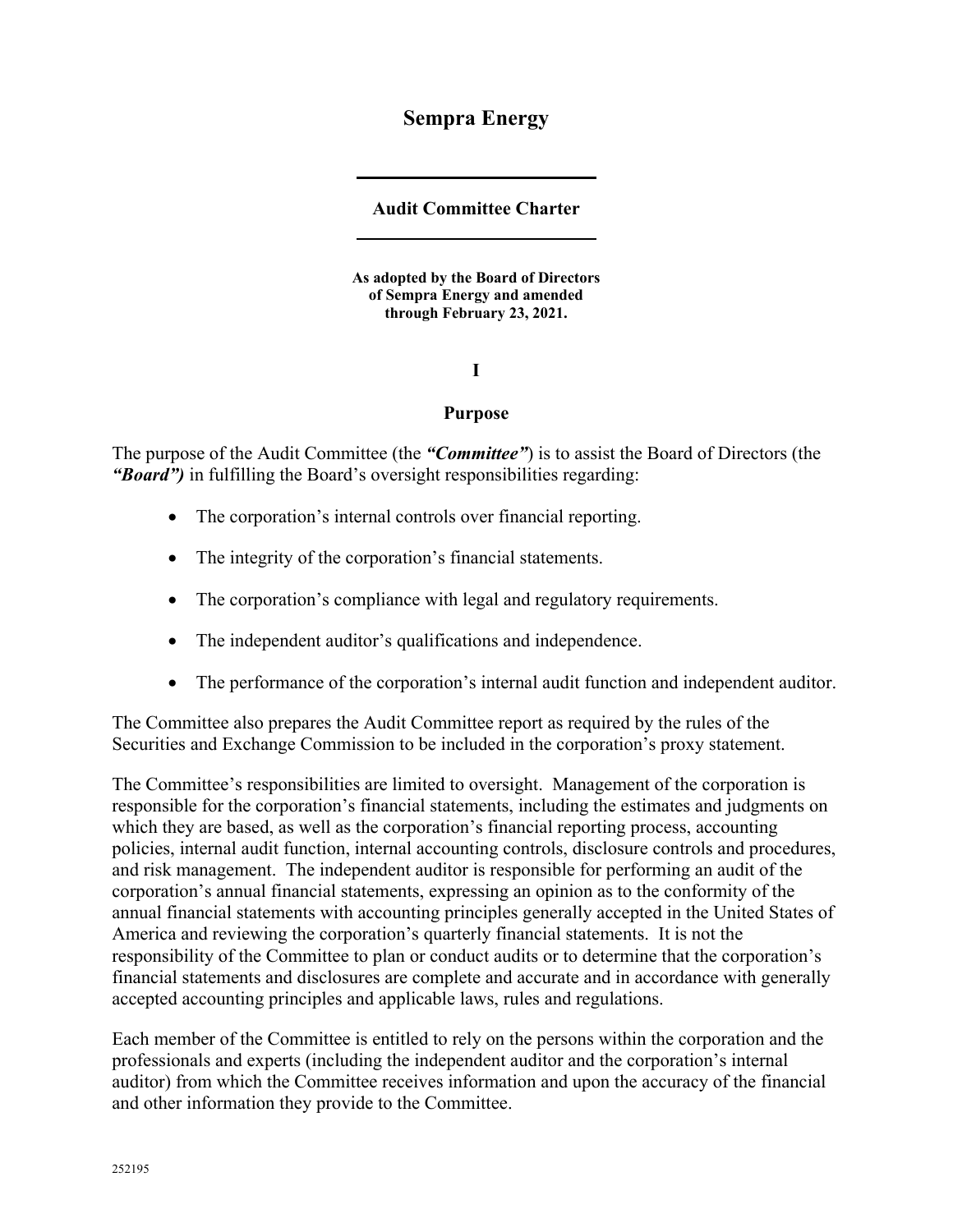The members of the Committee are not auditors and in fulfilling their responsibilities under this charter are not expected to follow the policies or procedures of independent or internal auditors. In particular, the term "review" as used in this charter is not intended to have the meaning set forth in Auditing Standard 4105 (which defines the term "review" to include a particular set of required procedures to be undertaken by independent auditors) and should not be interpreted to suggest that the Committee members should follow the procedures required of auditors.

#### **II**

#### **Structure**

# **2.1 Membership**

- (a) The Committee consists of no fewer than three members of the Board who are independent of management of the corporation within the meaning of the rules and regulations of the New York Stock Exchange and the Securities and Exchange Commission. The Committee's members, including its chair, are appointed by the Board upon the recommendation of the Board's Corporate Governance Committee. The Board, upon such recommendation, also may appoint one or more additional members of the Board as alternate members of the Committee to replace any absent member at any Committee meeting.
- (b) Members of the Committee are not required to be financial, accounting or auditing professionals and, consequently, some members or alternate members may not be expert in financial matters or in matters involving accounting or auditing. However, each member and alternate member must be "independent" and "financially literate" and at least one member must be an "audit committee financial expert" within the meaning of the corporation's Corporate Governance Guidelines and the rules and regulations of the New York Stock Exchange and the Securities and Exchange Commission.
- (c) No member or alternate member of the Committee may simultaneously serve on the audit committee of more than two other public companies, unless the Board has affirmatively determined that such simultaneous service would not impair his or her ability to serve effectively on the Committee and such determination is disclosed in the corporation's annual proxy statement.
- (d) All Committee members and alternate members serve at the pleasure of the Board and any member or alternate member may be removed, with or without cause, by the Board.

### **2.2 Power and Authority**

(a) In addition to the powers and responsibilities expressly delegated to the Committee in this charter, the Committee may exercise any other powers and carry out any other responsibilities from time to time delegated to it by the Board. The Committee also may conduct or authorize investigations into any matter within the scope of the duties and responsibilities delegated to the Committee.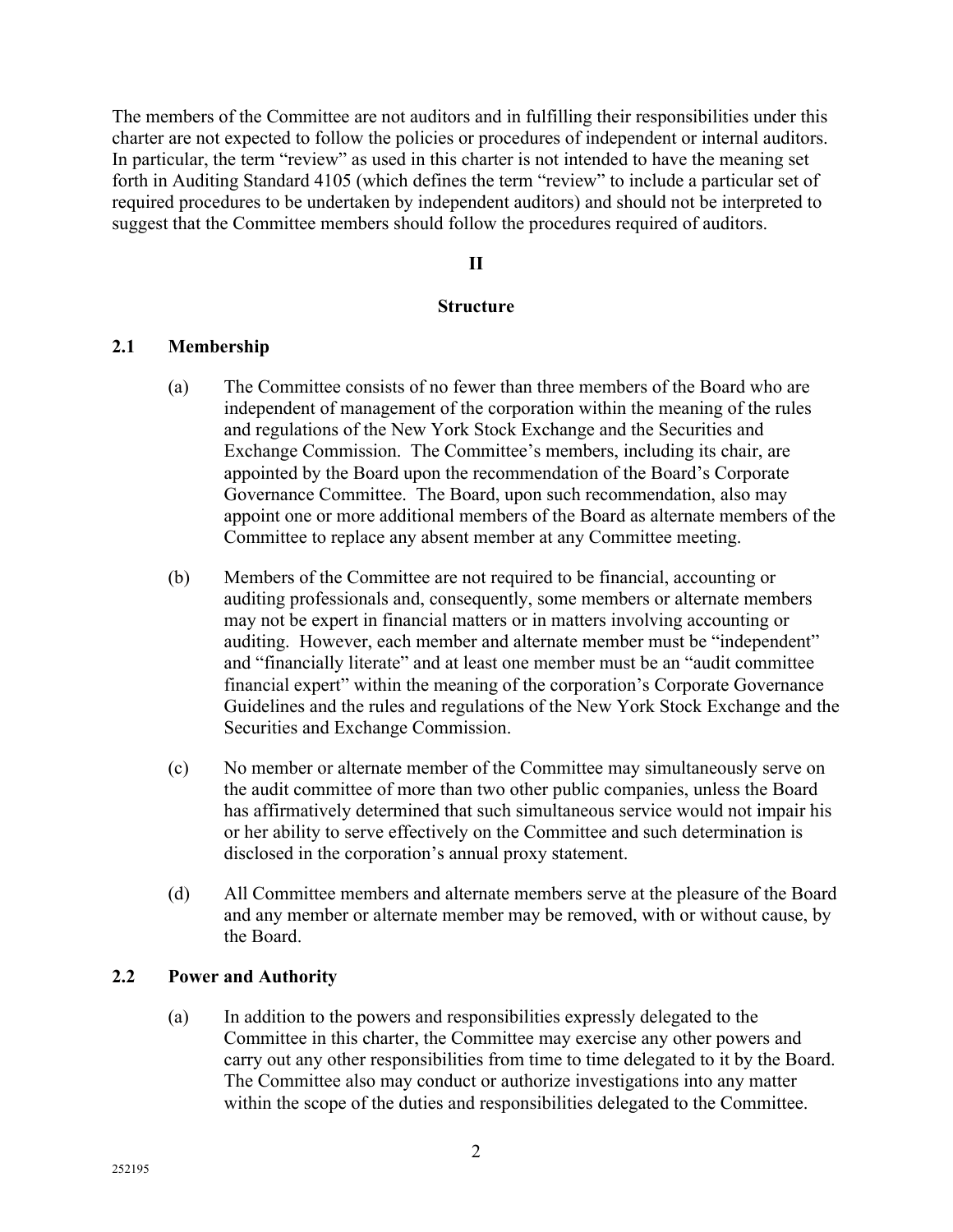- (b) The powers and responsibilities delegated to the Committee may be exercised in any manner the Committee deems appropriate (including delegation to subcommittees) and without any requirement for Board approval except as otherwise specified in this charter or the Board's delegation. Any decision by the Committee, including any decision to exercise or refrain from exercising any of its delegated powers, is at the Committee's sole discretion. While acting within the scope of the powers and responsibilities delegated to it, the Committee may exercise all the powers and authority of the Board and, to the fullest extent permitted by law, has the authority to determine which matters are within the scope of its delegated authority.
- (c) The Committee has full access to any relevant records of the corporation. The Committee also has the authority to retain and compensate independent counsel, consultants and other experts and advisors (accounting, financial or otherwise) and also may use the services of the corporation's regular counsel or other advisors to the corporation. The corporation will provide appropriate funding, as determined by the Committee, for payment of compensation to the independent auditor for the purpose of preparing or issuing an audit report or performing other audit, review or attest services, for payment of compensation to any experts or advisors retained by the Committee and for payment of ordinary administrative expenses of the Committee.

# **2.3 Procedures**

- (a) The Committee will determine its own rules of procedure with respect to the call, place, time and frequency of its meetings. In the absence of such rules, the Committee will meet at the call of its chair as appropriate to accomplish the purposes of the Committee, but the Committee will meet on a regularly scheduled basis at least once each quarter and periodically meet separately with management, with the internal auditor, with the independent auditor and with the chief legal officer.
- (b) A majority of the members of the Committee will constitute a quorum for the transaction of business. Notice of meetings of the Committee will be given as provided in the corporation's bylaws.
- (c) Directors who are not members of the Committee may attend and observe meetings of the Committee but shall not be entitled to vote. The Committee may, at its discretion, include in its meetings members of management, representatives of the independent auditor, the internal auditor, any other accounting or professional personnel employed or retained by the corporation or any other person whose presence the Committee believes to be desirable and appropriate. Notwithstanding the foregoing, the Committee may exclude from its meetings any non-member who it deems appropriate to exclude.
- (d) The chair of the Committee will report on the Committee's activities to the Board at appropriate times and as otherwise requested by the chairman of the Board.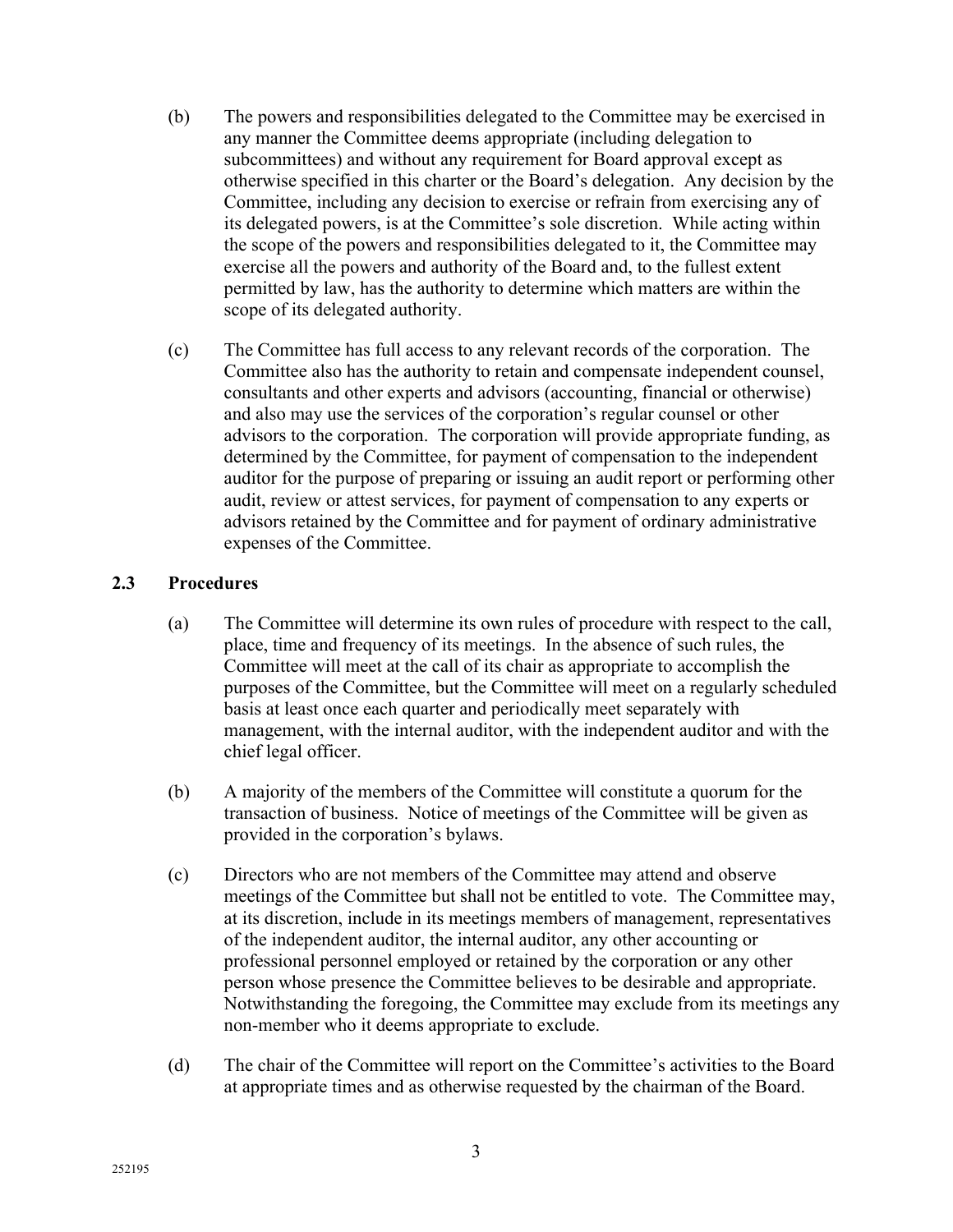# **2.4 Committee Secretary**

The secretary of the corporation will act as the Committee's secretary. The secretary will attend all meetings; keep minutes of the Committee's proceedings; advise members of all meetings; arrange with the Committee chair or other convening authority for preparation and distribution of the Committee agenda and supporting material for each meeting; at the direction of the Committee chair, make logistical and other arrangements for each meeting; and carry out other functions as may be assigned from time to time by the Committee.

# **III**

### **Duties and Responsibilities**

### **3.1 Interaction with the Independent Auditor**

- (a) *Appointment and Oversight.* The Committee is directly responsible and has sole authority for the appointment, compensation, retention and oversight of the work of the independent auditor (including resolution of any disagreements between management and the independent auditor regarding financial reporting) for the purpose of preparing or issuing an audit report or related work or performing other audit, review or attest services for the corporation, and the independent auditor reports directly to the Committee.
- (b) *Pre-Approval of Services*. Before the independent auditor is engaged by the corporation or its subsidiaries to render audit or non-audit services, the Committee will pre-approve the engagement. Committee pre-approval of audit and non-audit services is not required if the engagement for the services is entered into pursuant to pre-approval policies and procedures established by the Committee that are detailed as to the particular service, do not include delegation of the Committee's responsibilities under the Securities Exchange Act of 1934 to the corporation's management, and the Committee is informed of each service provided. The Committee may delegate to one or more designated members of the Committee the authority to grant pre-approvals, provided such approvals are presented to the Committee at a subsequent meeting. Committee pre-approval of non-audit services (other than review and attest services) also will not be required if such services fall within available exceptions established by the Securities and Exchange Commission.
- (c) *Independence of the Independent Auditor.* The Committee will, at least annually, review the independence and quality control procedures of the independent auditor and the experience and qualifications of the independent auditor's senior personnel that are providing audit services to the corporation. In conducting its review:
	- (i) The Committee will obtain and review a report prepared by the independent auditor describing: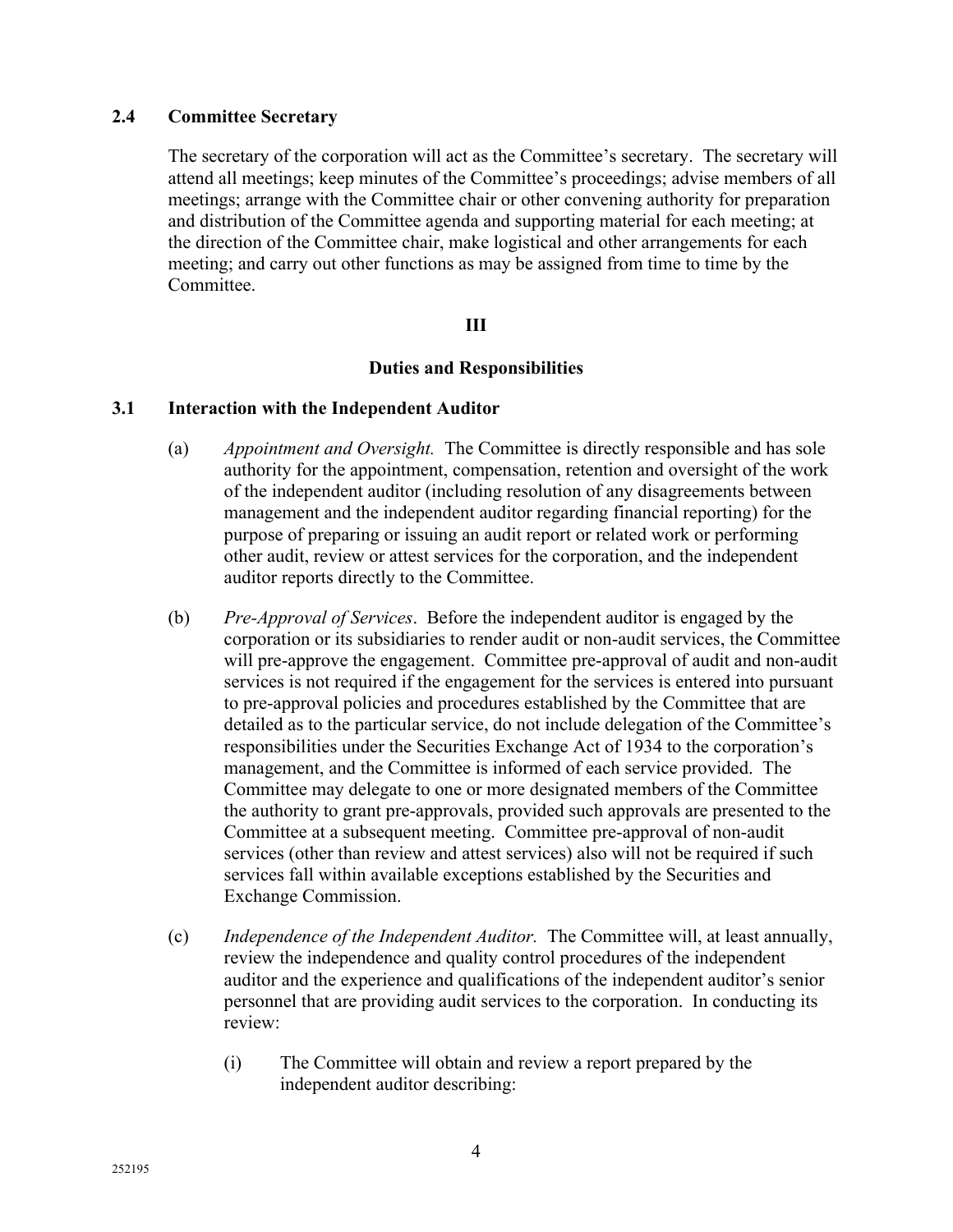- A. The auditing firm's internal quality-control procedures.
- B. Any material issues raised by the most recent internal quality control review, or peer review, of the auditing firm, or by any inquiry or investigation by governmental or professional authorities, within the preceding five years, respecting one or more independent audits carried out by the auditing firm, and any steps taken to deal with any such issues.
- (ii) The Committee will discuss with the independent auditor its independence from the corporation, and obtain and review written disclosures prepared by the independent auditor as required by the applicable requirements of the Public Company Accounting Oversight Board regarding the independent auditor's communications with the Audit Committee concerning independence, and consider the impact that any relationships or services may have on the objectivity and independence of the independent auditor.
- (iii) The Committee will confirm with the independent auditor that the independent auditor is in compliance with the partner rotation requirements established by the Securities and Exchange Commission.
- (iv) The Committee will, if applicable, consider whether the independent auditor's provision of any permitted information technology services or other non-audit services to the corporation is compatible with maintaining the independence of the independent auditor.
- (v) The Committee will also, at least annually, review the independent auditor's and the corporation's procedures for evaluating the independence of the independent auditor.
- (d) *Other Matters*. The Committee will discuss with the independent auditor the matters required to be discussed by the applicable requirements of the Public Company Accounting Oversight Board and the Securities and Exchange Commission.

# **3.2 Annual Financial Statements and Annual Audit**

- (a) Meetings with Management, the Independent Auditor and the Internal Auditor. The Committee will:
	- (i) Meet with management, the independent auditor and the internal auditor in connection with each annual audit to discuss the scope of the audit, the procedures to be followed and the staffing of the audit.
	- (ii) Review and discuss with management and the independent auditor*:*
		- A. Significant issues regarding accounting principles and financial statement presentation, including any significant changes in the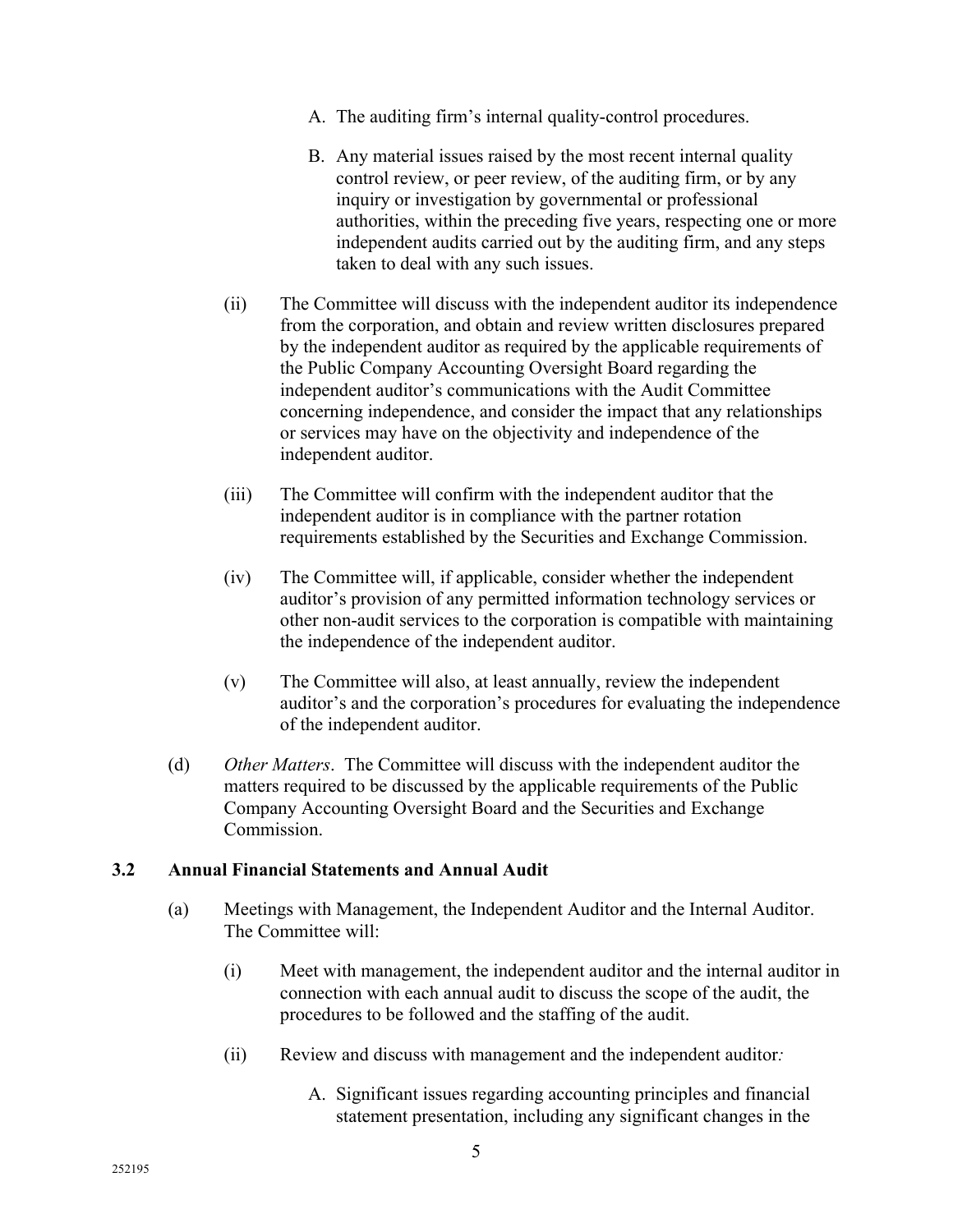corporation's selection or application of accounting principles, significant issues as to the adequacy of the corporation's internal controls, critical audit matters and any special audit steps adopted in light of material control deficiencies.

- B. Analyses prepared by management or the independent auditor setting forth significant financial reporting issues and judgments made in connection with the preparation of the corporation's financial statements, including analyses of the effects of alternative generally accepted accounting principles on the corporation's financial statements.
- C. The effect of regulatory and accounting initiatives, as well as offbalance sheet structures, on the corporation's financial statements.
- (iii) Review and discuss the annual audited financial statements with management and the independent auditor, including the corporation's disclosures under "Management's Discussion and Analysis of Financial Condition and Results of Operations."
- (b) *Separate Meetings with the Independent Auditor.* In separate meetings with the independent auditors, the Committee will:
	- (i) Review with the independent auditor any problems or difficulties the auditor may have encountered during the course of its audit work, including any restrictions on the scope of its activities or access to required information or any significant disagreements with management and management's responses to such matters. Among the items that the Committee should consider reviewing with the independent auditor are:
		- A. Any accounting adjustments that were noted or proposed by the independent auditor but were "passed" as immaterial or otherwise.
		- B. Any communications between the audit team and the independent auditor's national office respecting auditing or accounting issues presented by the engagement.
		- C. Any "management" or "internal control" letter issued, or proposed to be issued, by the independent auditor to the corporation.
		- D. Assurances that Section 10A(b) of the Securities Exchange Act of 1934 has not been implicated.
	- (ii) Discuss with the independent auditor the report that the auditor is required to make to the Committee regarding:
		- A. All accounting policies and practices to be used that the independent auditor identifies as critical.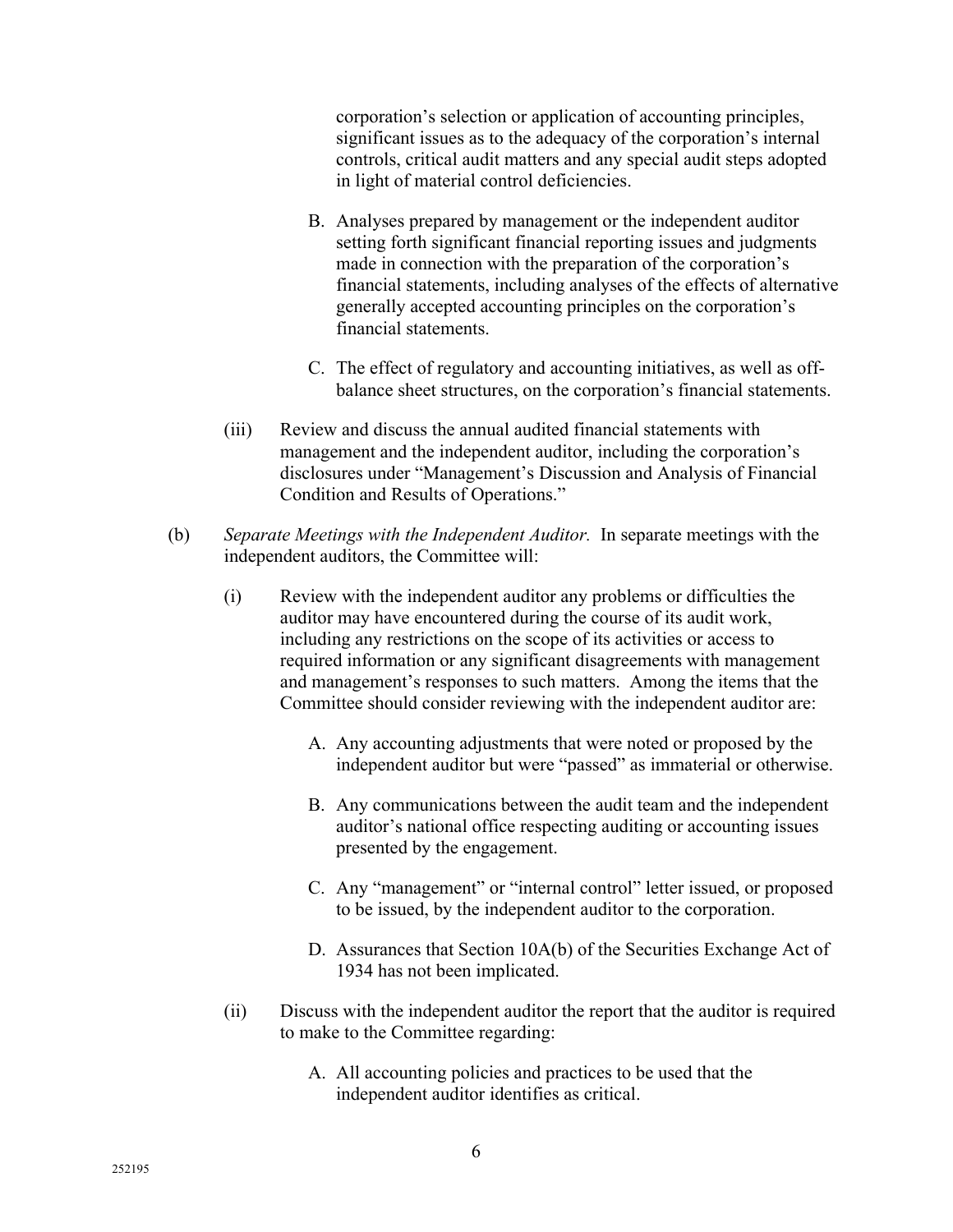- B. All alternative treatments within generally accepted accounting principles for policies and practices related to material items that have been discussed among management and the independent auditor, including the ramifications of the use of such alternative disclosures and treatments, and the treatment preferred by the auditor.
- C. Other material written communications between the independent auditor and management of the corporation, such as any management letter, management representation letter, reports on observations and recommendations on internal controls, independent auditor's engagement and independence letters, schedule of unadjusted audit differences and any listing of adjustments and reclassifications not recorded.
- (iii) Discuss with the independent auditor the matters required to be discussed by Auditing Standard No. 16 "Communications with Audit Committees" as then in effect.
- (iv) Discuss the responsibilities, budget and staffing of the corporation's internal audit function.
- (c) *Recommendation to Include Financial Statements in Annual Report*. The Committee will, based on the review and discussions in paragraphs 3.2(a)(iii) and 3.2(b)(iii) above, and based on the disclosures received from the independent auditor regarding its independence and discussions with the auditor regarding such independence pursuant to paragraph  $3.1(c)(ii)$  above, determine whether to recommend to the Board that the audited financial statements be included in the corporation's annual report on Form 10-K for the fiscal year subject to the audit.

# **3.3 Quarterly Financial Statements**

The Committee will review and discuss the quarterly financial statements with management and the independent auditor, including the corporation's disclosures under "Management's Discussion and Analysis of Financial Condition and Results of Operations."

# **3.4 Internal Audit**

- (a) *Appointment.* The Committee will approve the appointment and replacement of the internal auditor.
- (b) *Separate Meetings with the Internal Auditor.* The Committee will meet periodically with the corporation's internal auditor to discuss the responsibilities, budget and staffing of the corporation's internal audit function and any issues that the internal auditor believes warrant Committee attention. The Committee will discuss with the internal auditor any significant reports to management prepared by the internal auditor and any responses from management.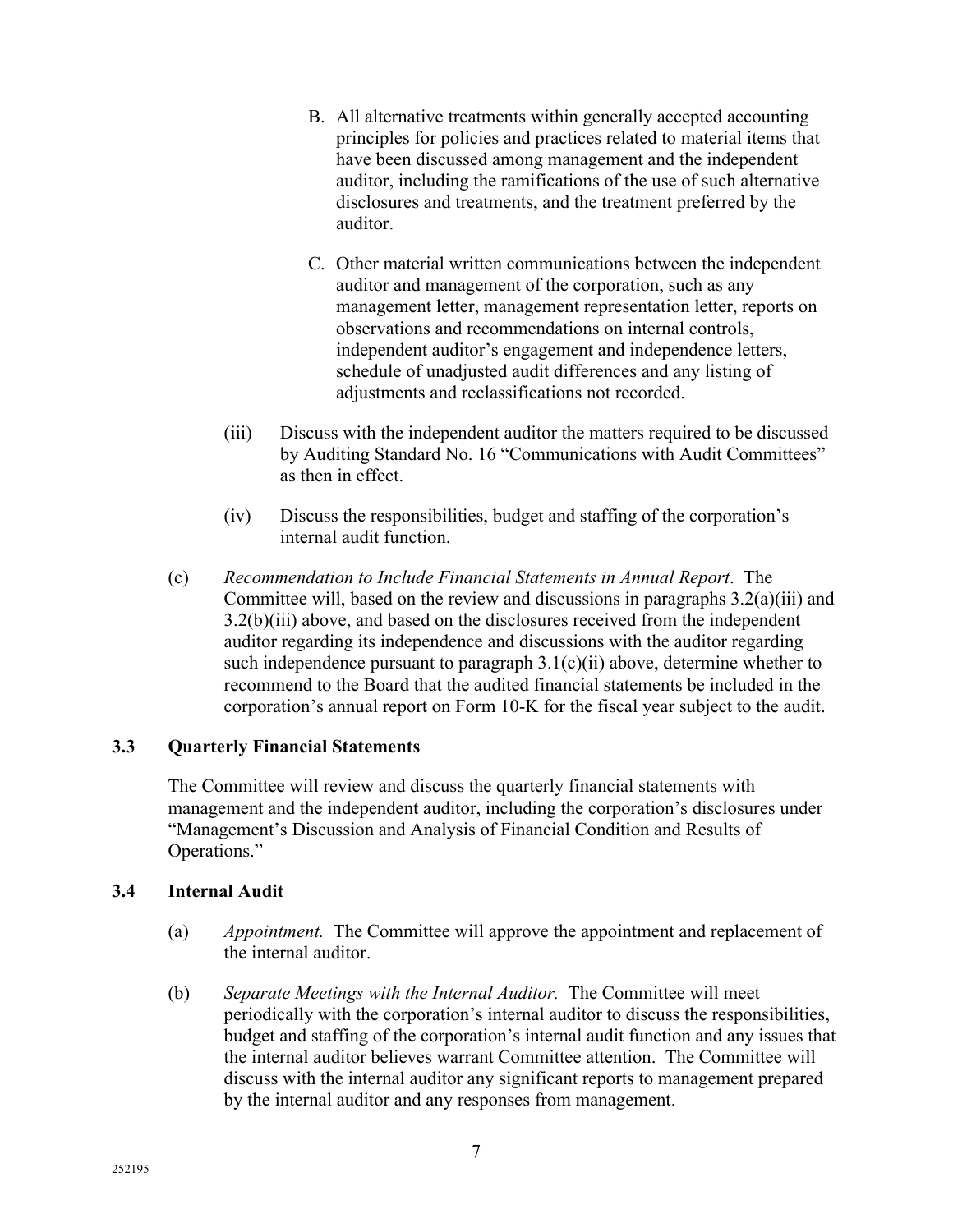# **3.5 Other Duties and Responsibilities**

- (a) The Committee will discuss with management, and the independent auditor as appropriate, the type and presentation of information to be included in the corporation's earnings press releases, as well as financial information and earnings guidance provided to analysts and rating agencies. The Committee's discussion in this regard may be general in nature (a discussion of the types of information to be disclosed and the type of presentation to be made) and need not take place in advance of each earnings release or each instance in which the corporation may provide earnings guidance.
- (b) The Committee will discuss with management and the independent auditor any related-party transactions brought to the Committee's attention which could reasonably be expected to have a material impact on the corporation's financial statements.
- (c) The Committee will engage with management and the independent auditor as appropriate with respect to implementation of new accounting standards.
- (d) The Committee will discuss with management and the independent auditor any correspondence that is brought to its attention from or with regulators or governmental agencies, or any published reports that raise material issues regarding the corporation's financial statements, financial reporting processes, accounting policies or internal audit functions.
- (e) The Committee will establish procedures for the receipt, retention and treatment of complaints received by the corporation regarding accounting, internal accounting controls or auditing matters and also establish procedures for the confidential and anonymous submission by employees of concerns regarding questionable accounting, auditing or other matters directed at the corporation's Ethics Helpline.
- (f) The Committee will discuss with the corporation's chief legal officer any legal matters brought to the Committee's attention that could reasonably be expected to have a material impact on the corporation's financial statements, and periodically will meet separately with the chief compliance officer to discuss compliance matters.
- (g) The Committee, together with the other Board committees, as applicable, will assist the Board in overseeing the corporation's risk assessment and risk management, significant financial risk exposures and the actions management has taken to limit, monitor or control such exposures.
- (h) The Committee will set clear hiring policies for employees or former employees of the corporation's independent auditor.
- (i) The Committee will consider whether the corporation should adopt a rotation of the annual audit among independent auditing firms.